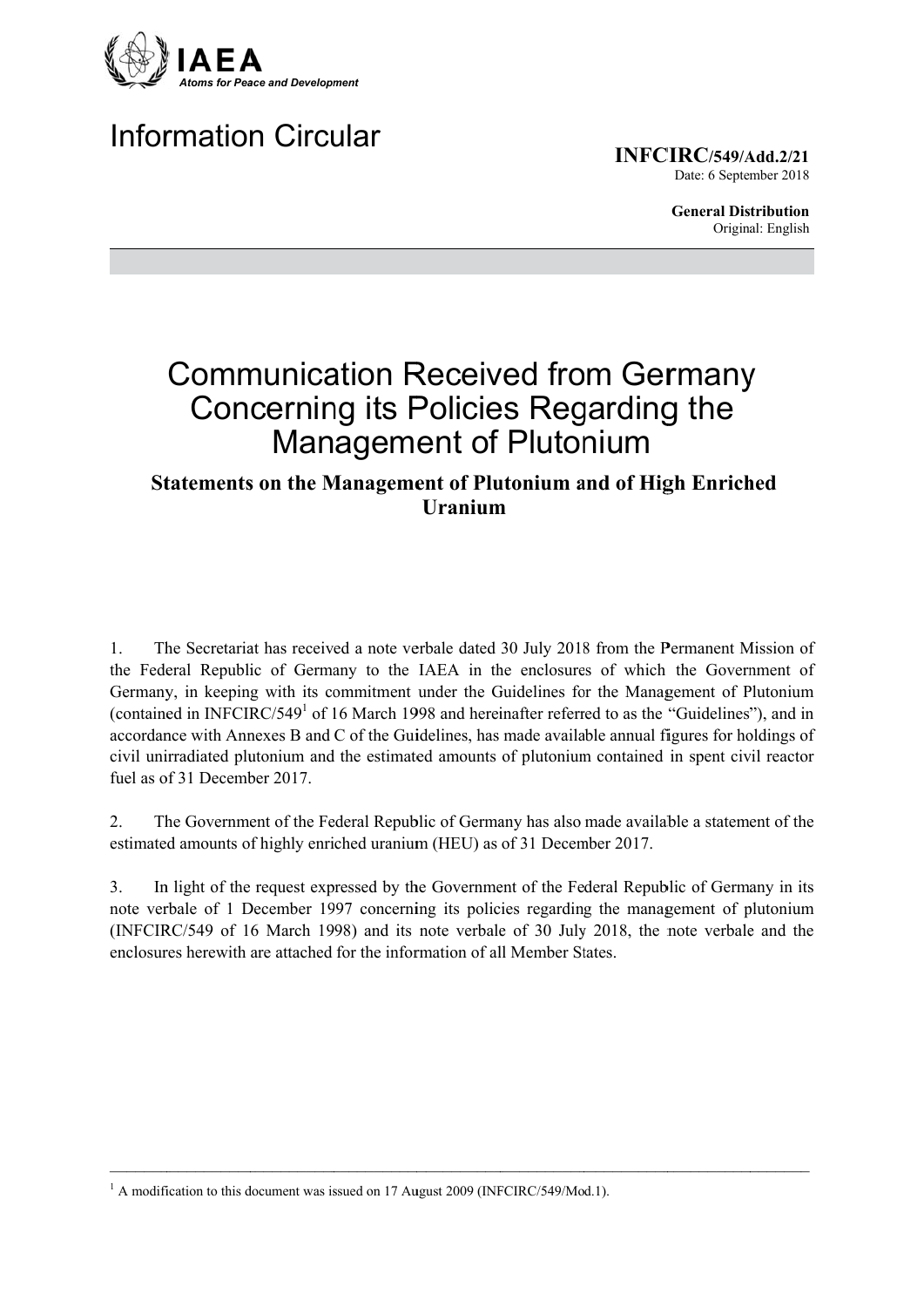

Permanent Mission of the Federal Republic of Germany to the Office of the United Nations and to other International Organizations, Vienna

Ref. No.: Wi 467.54 Note No.: 38 / 2018

# Verbal Note

The Permanent Mission of the Federal Republic of Germany to the Office of the United Nations and to other International Organizations in Vienna presents its compliments to the International Atomic Energy Agency and has the honour to submit enclosed the following documents in accordance with the Guidelines for the Management of Plutonium:

- annual figures for holdings of civil unirradiated plutonium in Germany, in the format set out in Annex B of the said Guidelines.

- estimated amounts of plutonium contained in spent civil reactor fuel in Germany, in the format set out in Annex C of the said Guidelines,

- estimated amounts of highly enriched uranium in Germany, in the format set out in Annex D of the said Guidelines

as of 31 December 2017.

The Permanent Mission of the Federal Republic of Germany to the Office of the United Nations and to other International Organizations in Vienna avails itself of this opportunity to renew to the International Atomic Energy Agency the assurances of its highest consideration.

Vienna, 30 July 2018



To the **International Atomic Energy Agency VIC** Wagramer Straße 5 1400 Vienna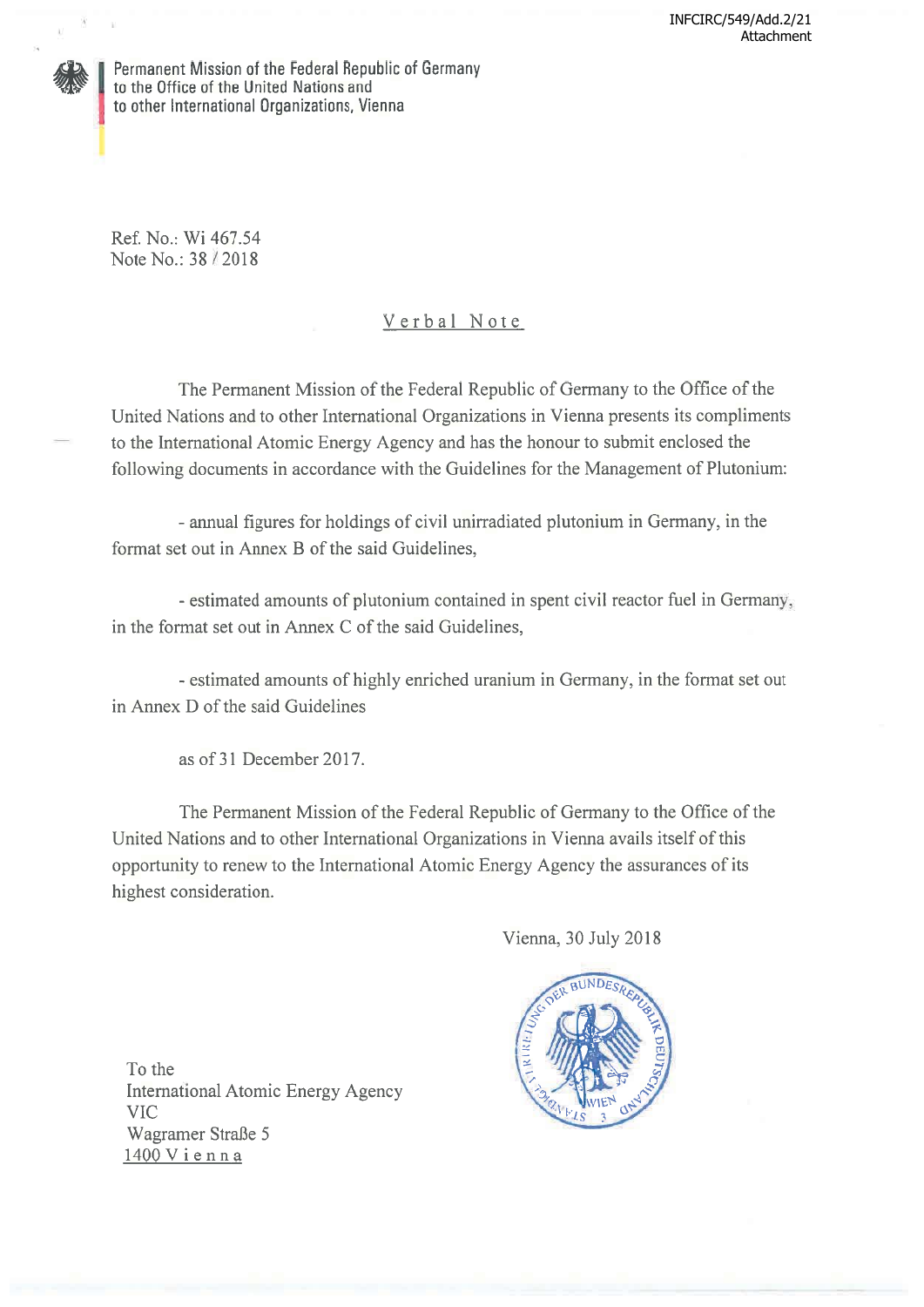## **ANNEX B**

#### Germany

 $\mathbf{x} = \frac{2}{3} - \mathbf{x}$ 

### ANNUAL FIGURES FOR HOLDINGS OF CIVIL UNIRRADIATED PLUTONIUM

| Totals (in metric tons) |                                                                                                                                                                                                                            | as of 31 Dec 2017<br>(Previous year's<br>figures in brackets) |       |
|-------------------------|----------------------------------------------------------------------------------------------------------------------------------------------------------------------------------------------------------------------------|---------------------------------------------------------------|-------|
| 1.                      | Unirradiated separated plutonium in<br>product stores at reprocessing plants.                                                                                                                                              | 0.0                                                           | (0.0) |
| 2.                      | Unirradiated separated plutonium in the<br>course of manufacture or fabrication and<br>plutonium contained in unirradiated semi-<br>fabricated or unfinished products at fuel or<br>other fabricating plants or elsewhere. | 0.0                                                           | (0.0) |
| 3.                      | Plutonium contained in unirradiated MOX<br>fuel or other fabricated products at reactor<br>sites or elsewhere.                                                                                                             | 0.0                                                           | (0.5) |
| 4.                      | Unirradiated separated plutonium held<br>elsewhere.                                                                                                                                                                        | 0.0                                                           | (0.0) |
| Note:                   | (i) Plutonium included in lines 1-4 above<br>belonging to foreign bodies.                                                                                                                                                  | *                                                             |       |
|                         | (ii) Plutonium in any of the forms in lines 1-4<br>above held in locations in other countries and<br>therefore not included above.                                                                                         | *                                                             |       |
|                         | (iii) Plutonium included in lines 1-4 above<br>which is in international shipment prior to its<br>arrival in the recipient State.                                                                                          | 0.0                                                           | (0.0) |

\* According to the EURATOM Treaty, all nuclear material is property of the EU and subject to safeguards accountancy by EURATOM and the IAEA. Therefore, data on "German" material outside Germany or on "foreign" material in Germany is not available.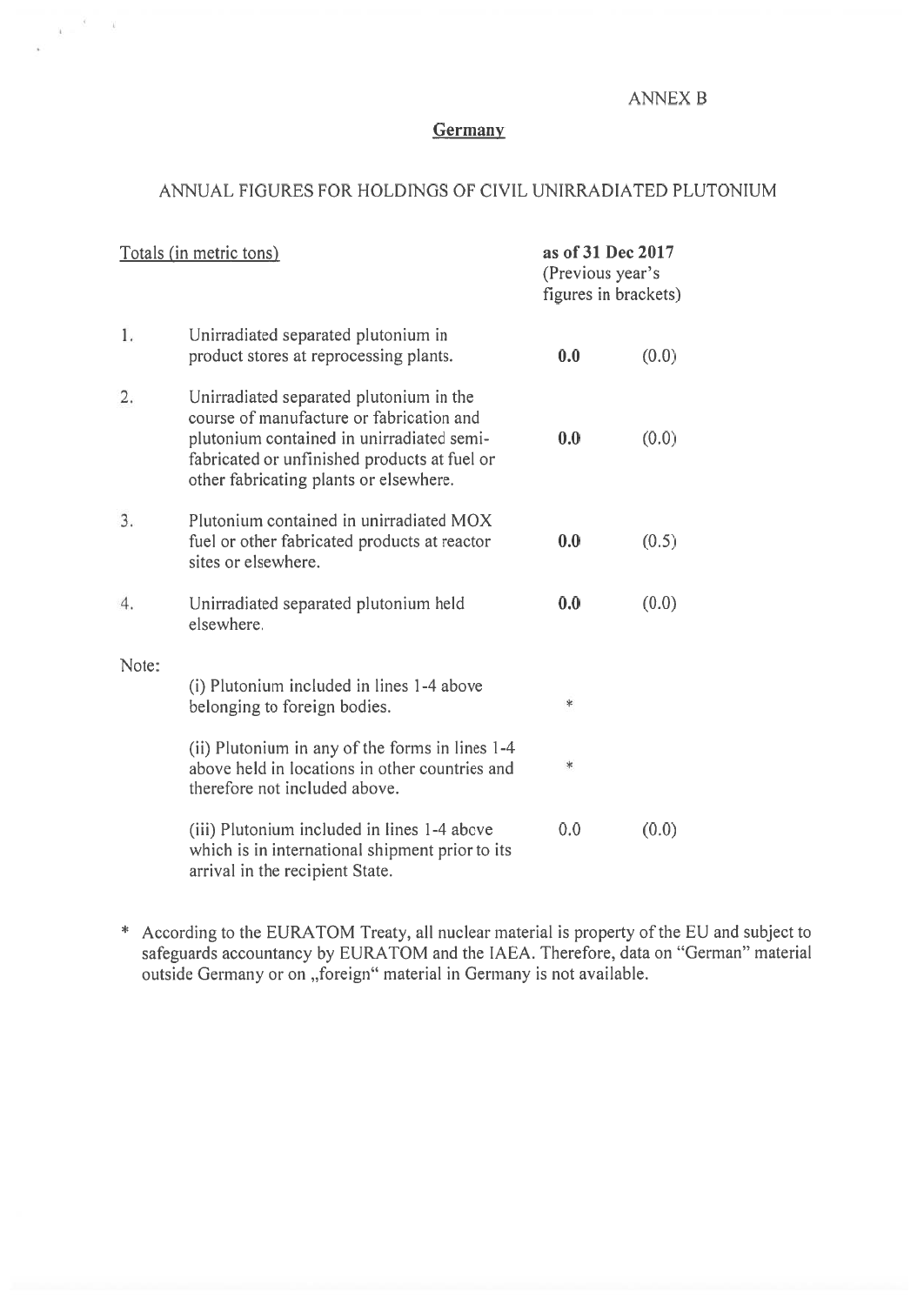#### **ANNEX C**

#### Germany

# ESTIMATED AMOUNTS OF PLUTONIUM CONTAINED IN SPENT CIVIL REACTOR FUEL

| <u>Totals (in metric tons)</u> |                                                                                                                                                             |                                                                                            | as of 31 Dec 2017<br>(Previous year's<br>figures in brackets) |         |  |  |
|--------------------------------|-------------------------------------------------------------------------------------------------------------------------------------------------------------|--------------------------------------------------------------------------------------------|---------------------------------------------------------------|---------|--|--|
| $\mathbf{1}$                   | civil reactor sites.                                                                                                                                        | Plutonium contained in spent fuel at                                                       | <b>115.0</b>                                                  | (112.7) |  |  |
| $\overline{2}$                 | Plutonium contained in spent fuel at<br>reprocessing plants.                                                                                                |                                                                                            | 0.0                                                           | 0.0     |  |  |
| 3                              | Plutonium contained in spent fuel<br>held elsewhere.                                                                                                        |                                                                                            | 6.0                                                           | (6.0)   |  |  |
| Note:<br>i)                    | The treatment of material sent for direct disposal will need further<br>consideration when specific plants for direct disposal have taken<br>concrete form. |                                                                                            |                                                               |         |  |  |
| $\mathbf{ii}$                  | Definitions:<br>$-Line 1:$                                                                                                                                  | covers estimated amounts of plutonium contained in<br>fuel discharged from civil reactors; |                                                               |         |  |  |
|                                | $-Line 2$ :<br>covers estimated amounts of plutonium contained in<br>fuel received at reprocessing plants but not yet                                       |                                                                                            |                                                               |         |  |  |

reprocessed.

According to the EURATOM Treaty, all nuclear material is property of the EU and subject to safeguards accountancy by EURATOM and the IAEA. Therefore, data on "German" material outside Germany or on "foreign" material in Ge

 $\frac{1}{3}$  ,  $\frac{1}{3}$